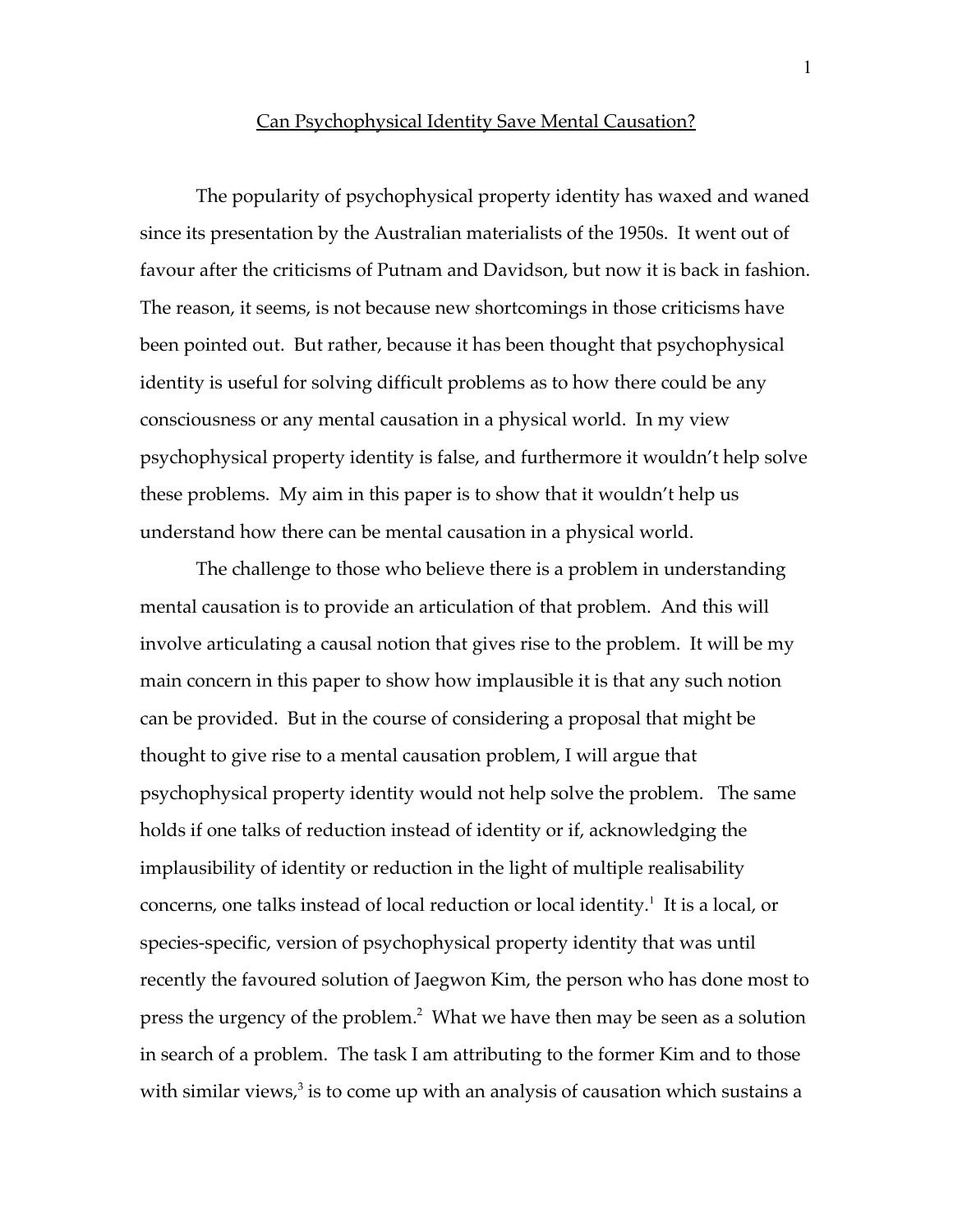problem of mental causation to which psychophysical identity (or one of the above variants) is a solution.

The most pressing problem of mental causation, as Jaegwon Kim sees it, $^4$ is causal exclusion--whenever one would intuitively suppose there to be a mental cause of some event there is always a physical or neural cause that excludes the mental cause. The reason for this is that a physical event provides a "full causal account"<sup>5</sup> of the effect, or is "sufficient"<sup>6</sup> for the effect. Hence, there cannot be any work left over for the mental event to do once the physical event has done its causal work.<sup>7</sup>

The exclusion of the mental by the physical may have some plausibility for notions like causal sufficiency, but it is far less compelling for notions readily characterized as causal relevance that are seen as naturally permissive. I shall not directly challenge Kim's exclusion argument here. Rather, my claim is that if there is an exclusion problem for some causal notion, then a more general problem arises for that notion, namely that it attributes a causal role to physical but not mental entities (unless the mental entities are identical to those physical entities), and its failure to attribute a causal role to mental entities is counterintuitive. The problem is more general because a causal role may be denied to mental entities for conceptual reasons other than exclusion considerations. The exclusion problem might appear not to be subsumed under the general problem when it is presented as applying to cases in which there is a mental cause as well as a physical cause but the mental cause gets excluded. For on this presentation, we start out with what pretheoretically seems to be a causal notion allowing both physical and mental causes. However, the end result of declaring the mental entity a noncause is a causal notion that attributes a causal role to physical but not mental entities. When intuition declares that mental entities should sometimes play that causal role, we have the general problem.

2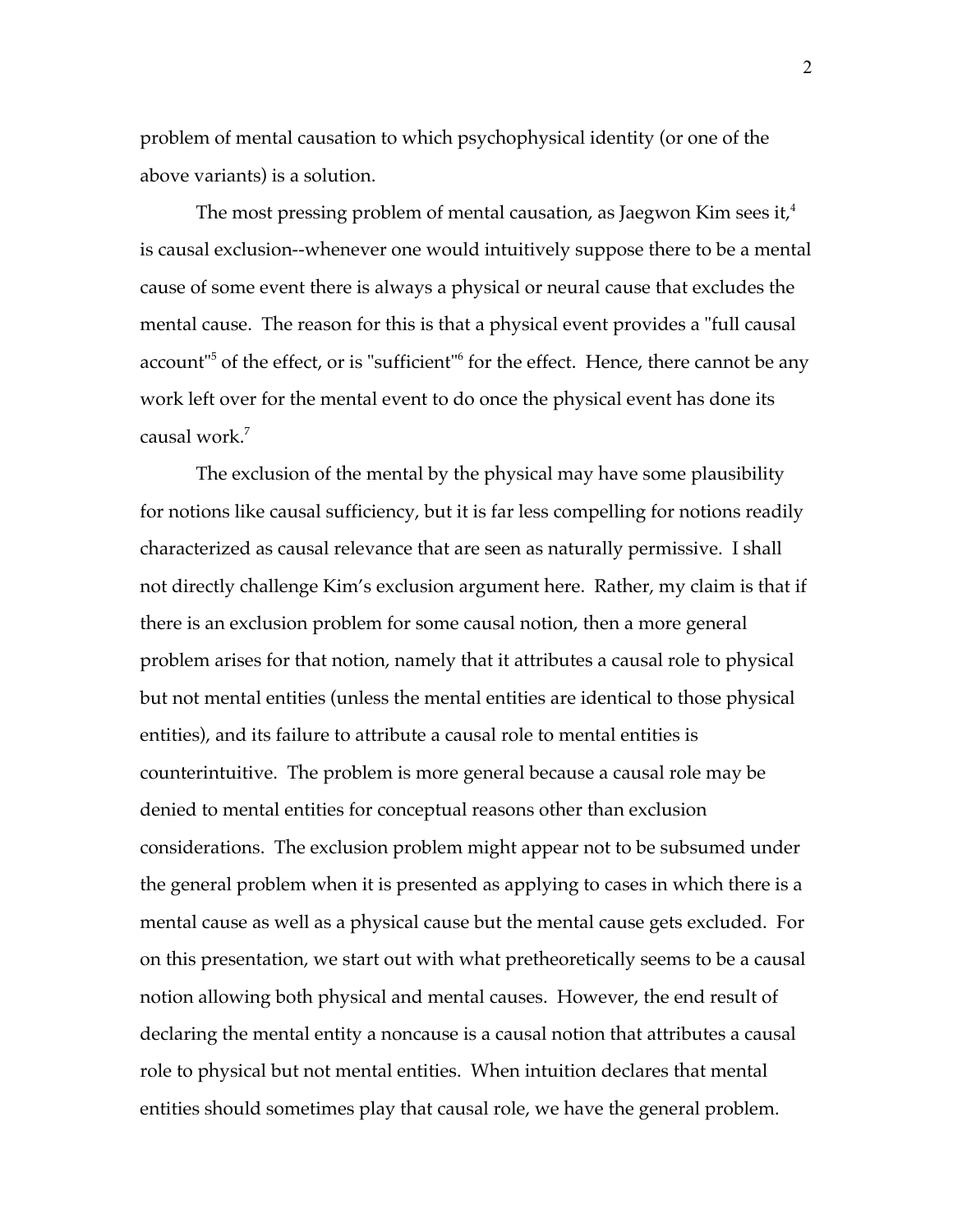Thus to demonstrate that there is a mental causation problem one would need to produce an analysis of some causal notion that applies to physical but not mental entities, and for which a causal role is intuitively required for mental entities.

To begin our search for suitable analyses of causal notions, we need to consider whether we are discussing causation as a relation between properties (or types), or causation as a relation between particulars. I shall focus my discussion on particulars, specifically instantiations of properties by spatial regions at a time. This is a natural choice of particulars when looking for the closest fit with a physicist's worldview.<sup>8</sup> And to simplify discussion I'll focus on moments in time rather than temporally extended intervals.

Next, we need to consider what causal relations we are discussing. Throughout this paper I shall assume we are discussing asymmetric causal relations rather than such symmetric relations as sharing a common cause. I shall assume that for every coherent causal concept or notion there is a unique causal relation. And, as the ensuing discussion will illustrate, I take it that causal terms and locutions can be used to pick out more than one causal notion, and a given causal notion can be picked out by more than one locution. Let us focus on distinctions among the principal ways 'cause' is used. We have 'a is the cause of b', 'a is a cause of b', 'a caused b', and 'a is causally relevant to b'. ('Causal efficacy' is often used too.) The most permissive causal notions are usually picked out by 'a is causally relevant to b'. Assuming that there are degrees of causal relevance, one can make a distinction between the utterly irrelevant and the somewhat relevant that is both sharp, in the sense that there is no arbitrariness about where to draw the line between them, and objective, in the sense that it is independent of anyone's judgement. 'a is causally relevant to b' might be taken as picking out a notion of being somewhat relevant in this sharp and objective sense. Or it might be taken as picking out the vague and subjective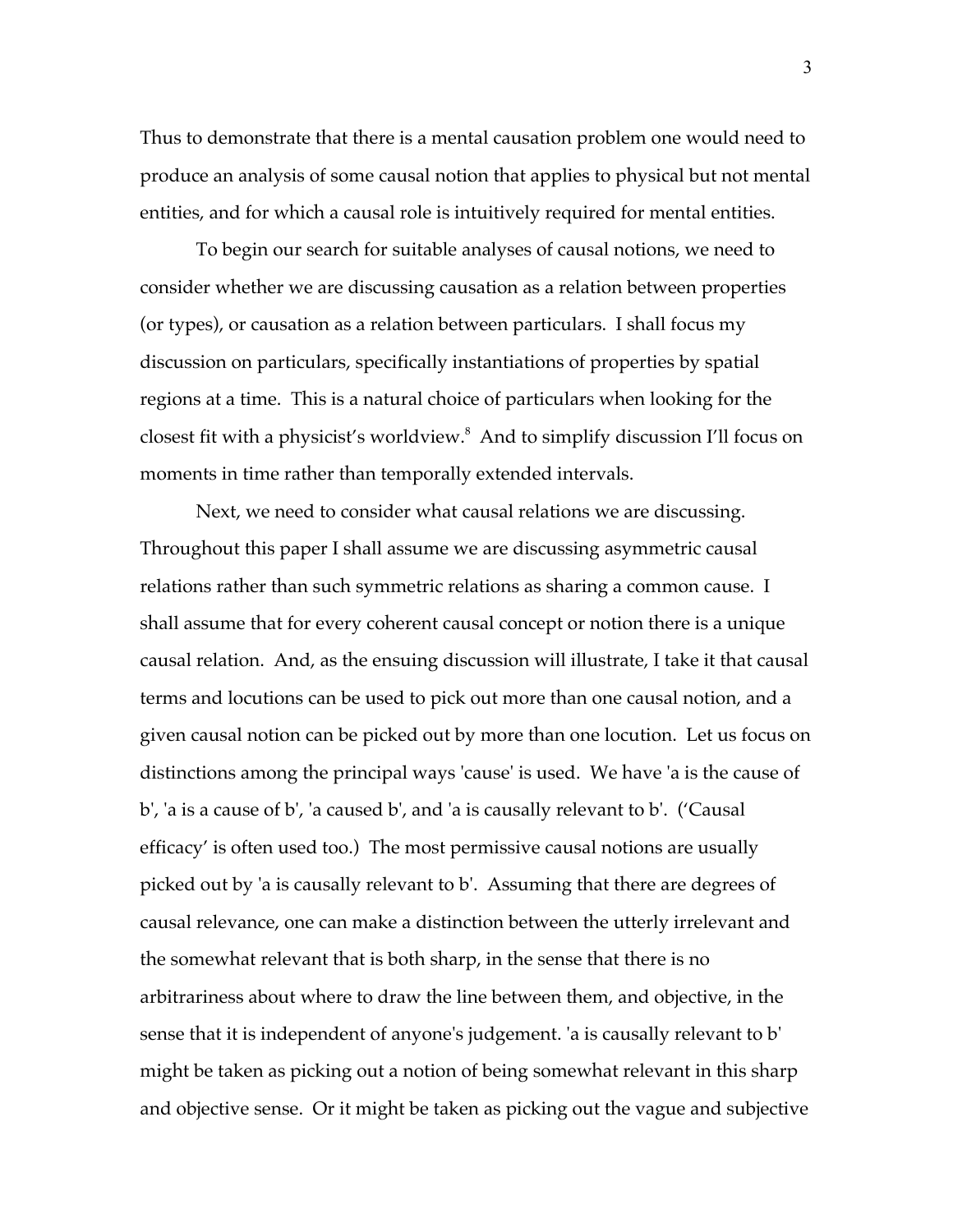notion of having a significant degree of causal relevance. 'a is the cause of b' picks out the most selective causal notion—one that will invariably be seen as not purely objective but subject to pragmatic factors in selecting one among many causally relevant items of special importance. 'a is a cause of b' should be taken as equivalent to 'a is positively causally relevant to b', the opposite of 'a is a detractor of b', and accordingly has both objective and subjective readings. The locution 'a caused b' is the most slippery since it could be taken to mean 'a is the cause of b' or 'a is a cause of b', or anything between on the spectrum of significance.

Such causal locutions are explicitly two-place and commonly pick out two-place notions. But all of them may be uttered in contexts in which they are understood as elliptical for a higher-place notion. Indeed sometimes causal locutions are explicitly higher-place, invoking relativity to such further items as interests, an enquirer, or contrast classes. $9$ 

What causal notion is picked out by a causal term and what causal term is selected in an enquiry also depend on the nature of the enquiry. We can expect different causal notions to be involved for such different purposes as interpreting moral precepts or legal statutes, defining functionalism, and serving in a causal analysis of notions like reference, perception, memory and action. When worried about whether there is any mental causation in a physical world, I think it is clear that the concern is not over whether there are mental causes given a suitable interest, enquirer, or contrast class. And the question whether there can be mental causation in a physical world is not thought to depend on anyone's judgement. The causal notions we seek as potentially giving rise to a problem of mental causation must therefore be objective two-place notions. Another desirable feature of a causal notion that generates the problem is that it be tied to the fundamental laws of nature. It is generally thought that things are made to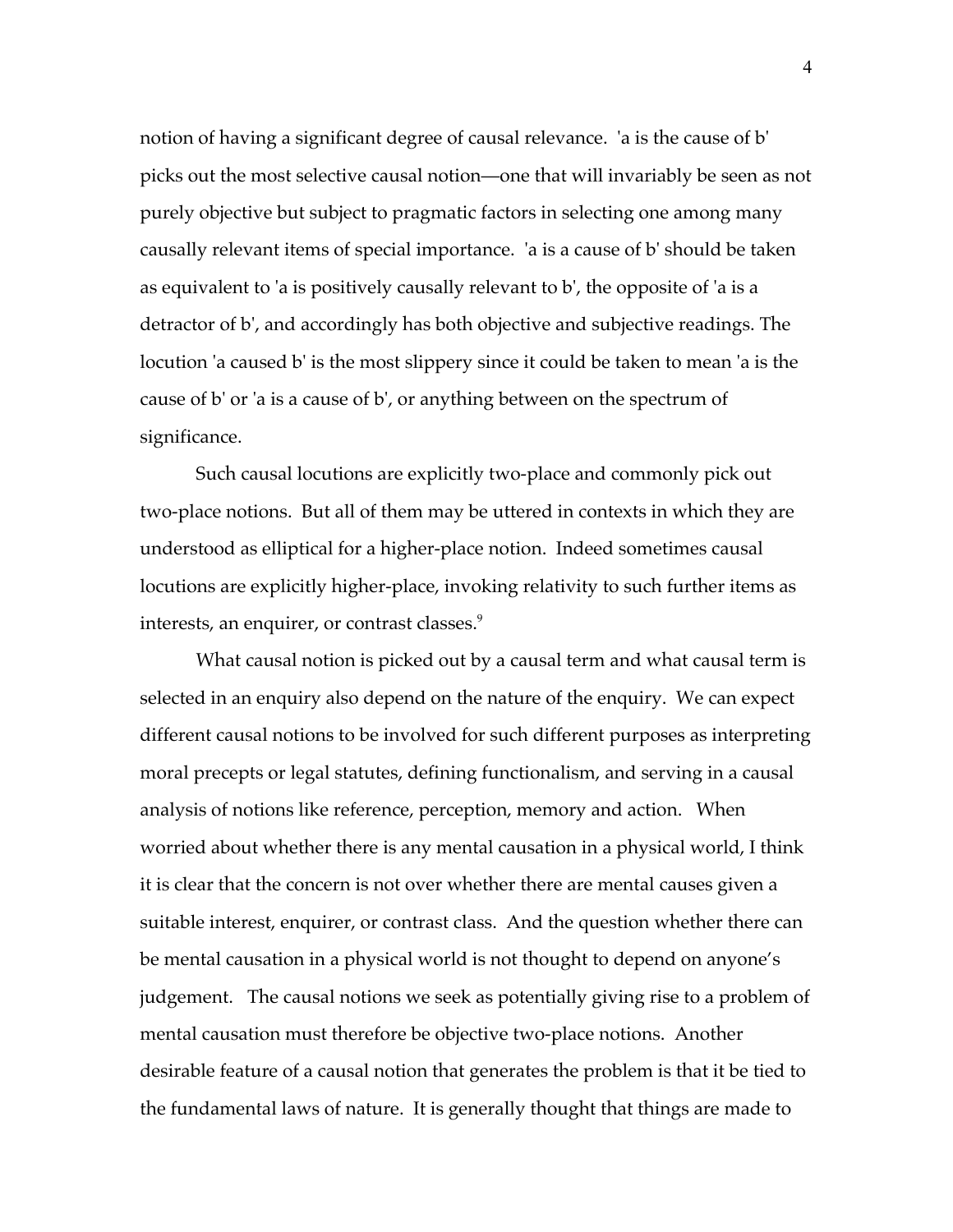happen in virtue of fundamental laws governing the universe. So it will be helpful in setting up a problem of mental causation to do so by way of a causal notion that is tied to these fundamental laws. And in fact all of the proposals I consider here have this feature. But I shall not regard it as essential, since I do not wish to rule out the conceptual possibility that an agent, natural or supernatural, can make things happen by some act of the will independently of these fundamental laws.

Let me summarise the goals of this paper. They are first to identify analyses of objective two-place causal notions. (I take this goal to have an interest extending beyond concerns about mental causation.) Second, for each such analysis, to consider whether it attributes a causal role to mental entities. Third, for those analyses attributing a causal role to physical but not mental entities, to examine whether this is counterintuitive and hence gives rise to a mental causation problem. And fourth, in any cases in which a mental causation problem might be thought to arise, to consider whether it is at all plausible that the problem can be solved by invoking psychophysical property identity and thereby allowing the mental entities to inherit the causal role of the physical.

I propose to examine now whether there are any analyses of objective, two-place causal notions. The principal candidates for analysing causation are counterfactuals, rough laws, and strict laws. The most commonly discussed counterfactuals are those taking the form 'if a hadn't occurred b <u>wouldn't</u> have occurred'. Such counterfactuals are indeterminate when interpreted literally, and are subjective when the indeterminacy is removed in the standard way by specifying that the counterfactual circumstances are those obtaining in the closest possible world to the actual world. Rough laws are those containing a ceteris paribus or "in normal circumstances" clause. As it is hard to see how an objective

-------------------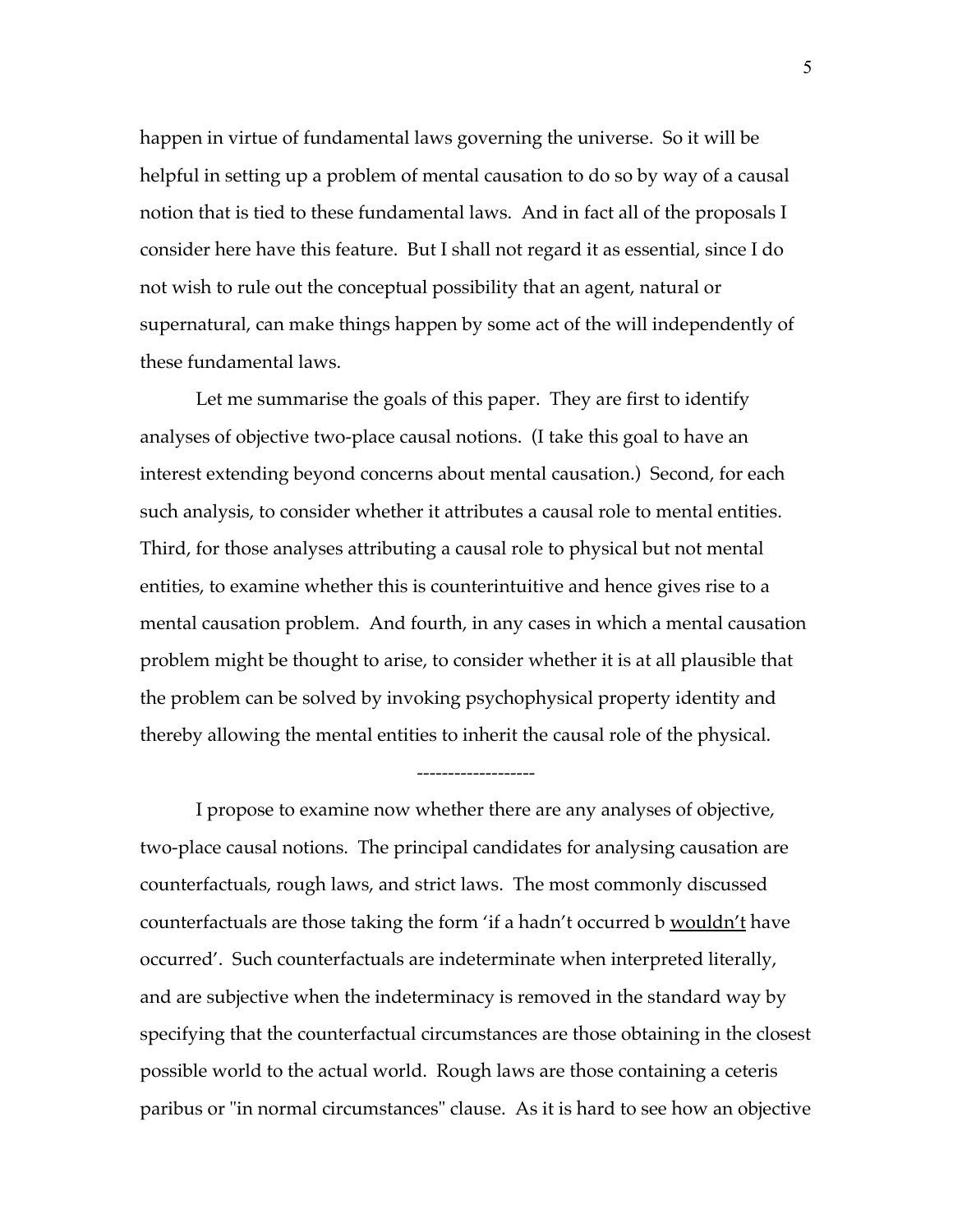assessment can be made of the point at which a generalisation has so many exceptions that it ceases to count as a law, or of what constitute normal circumstances, any analysis given in terms of rough laws will be subjective.<sup>10</sup> By contrast, an analysis given in terms of strict laws, i.e. laws without any vague terms or ceteris paribus clauses, will be objective. I shall begin by examining the prospects for analyses in terms of strict laws, and then turn to objective counterfactuals.

The most promising candidates for strict laws are those relating complete intrinsic physical properties of regions of space, by which I mean those properties detailing all the fundamental physical parameters at every point in a region. (From now on whenever I refer to a property of a region of space I shall mean <u>intrinsic</u> property.) The fundamental laws of physics will not relate such complex properties, but strict physical laws relating such properties will be derivable from the fundamental laws together with some specification of the physical property that is to feature in the antecedent of the law. If the fundamental laws are deterministic these derived laws will be deterministic. To simplify the discussion I shall assume determinacy.

Suppose we have a small region of space R with complete physical property P1 at time t1 and complete physical property P2 at a slightly later time t2. Now in order for a derived law with P2 in its consequent to be strict, the physical property P1 in the antecedent must be reinforced with physical properties of a vast surrounding region of space. Assuming that radiation and particles travelling at the speed of light can influence R at t2, but that nothing can travel faster than the speed of light, $11$  the region of space R# whose physical properties are relevant at t1 to the contents of R at t2 will consist of R together with the entire region lying within a distance of c(t2-t1) from R, where c is the speed of light. Sometimes this region R# is expressed as the time-slice of the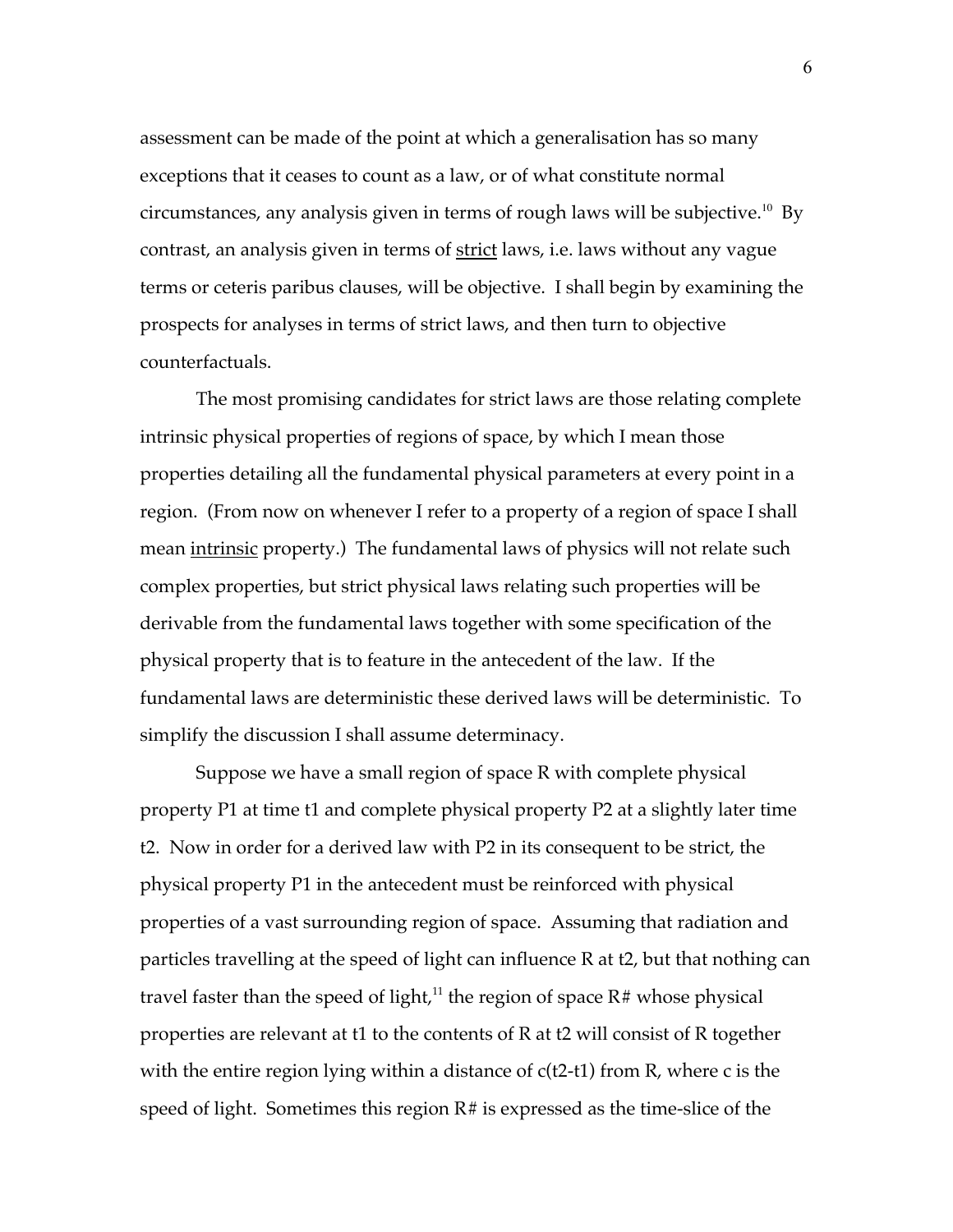backwards light-cone having R as vertex. In order for the law to be strict the antecedent must give a complete physical property P1# of R#, for if even a single physical parameter is left unspecified at some point in the region, the range of possible values that parameter will have will make a difference to the complete physical property P2 at t2. We can now see that R#'s having P1# at t1 is sufficient for R's having P2 at t2, and that P1# cannot be replaced by any physical property that does not entail P1#, if sufficiency is to be preserved.

If we take the notion of sufficient cause in its literal sense of a cause the occurrence of which guarantees the occurrence of the effect, we see that any sufficient cause of an instantiation of a complete physical property would have to be such an instantiation of a complete physical property in a huge region of space. Such a notion of sufficient cause between these property instantiations does not correspond to any causal notion familiar from ordinary talk. Clearly it does not allow mental sufficient causes, but it is unlikely this would be thought counterintuitive, and hence it is unlikely that this notion generates a problem of mental causation. Furthermore, if anyone were to think that there ought to be such mental sufficient causes, this could not be achieved by invoking psychophysical property identity. For a mental property cannot be identified with a complete physical property occupying a huge region of space.

There are two ways this notion of sufficient cause needs modifying in order to match more closely any ordinary causal notion: we need to take a property of a smaller region in the antecedent of the law, and we need to take much less detailed properties. A natural way of accommodating the first point is to consider the notion of being a nonredundant part of a sufficient condition, or inus condition, to borrow Mackie's terminology. (Unlike Mackie, I'm not regarding an inus condition as relative to a causal field, i.e. to a set of background conditions.)<sup>12</sup> As we have just seen that nothing short of  $R#$ 's having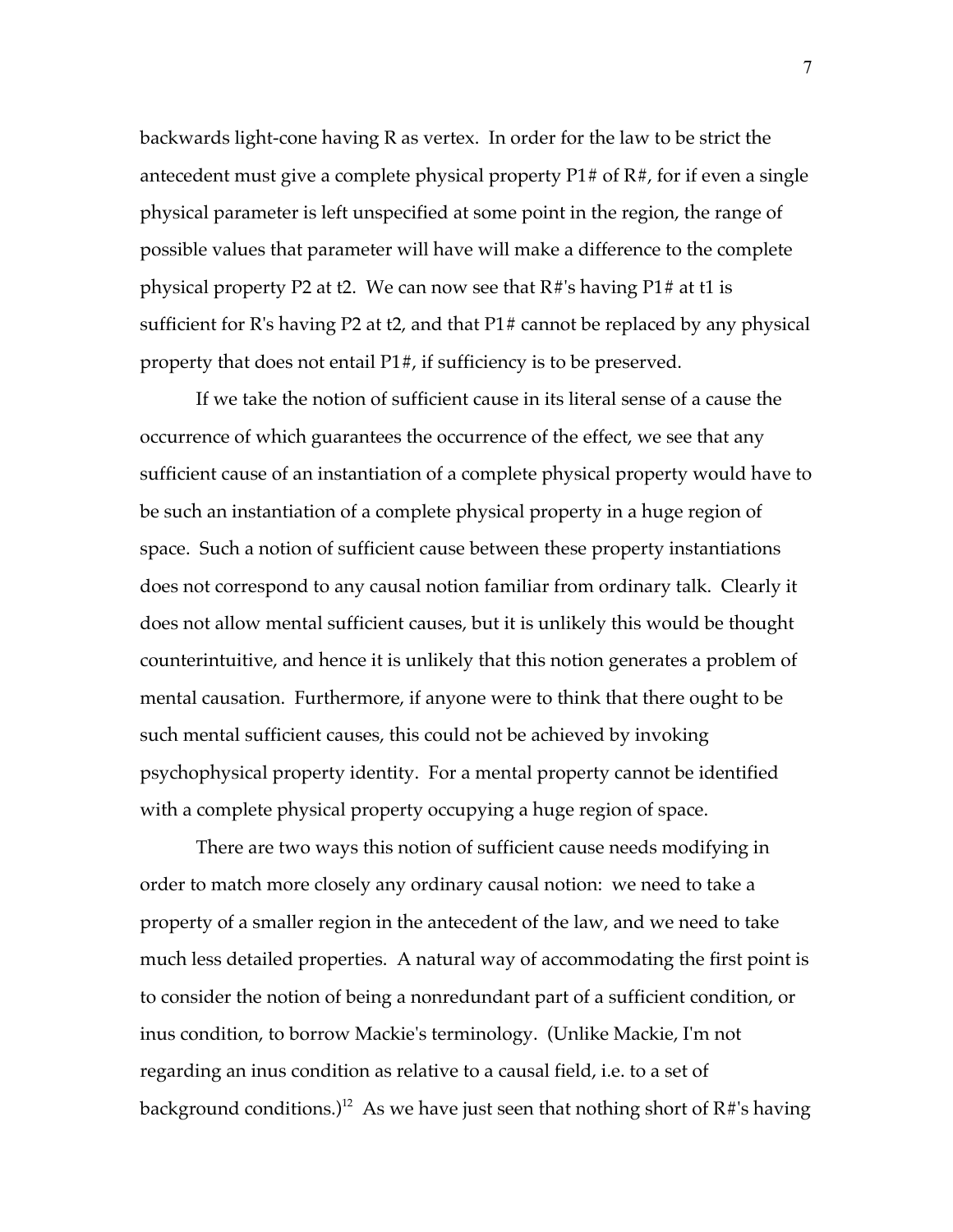P1# at t1 is sufficient for R's having P2 at t2, it follows that the instantiation of a complete physical property P1<sup>\*</sup> by <u>any</u> subregion  $R^*$  (including  $R^* = R$ ) of  $R \#$  at t1 will be an inus condition of R's having P2 at t2.

To accommodate the second suggested modification, let us now examine causal relations between instantiations of properties that may be macroscopic as well as complete physical. Consider first the case in which the effect but not the cause is the instantiation of a macroscopic property, B, such as being occupied by a pain, or some neural property. Assuming that B supervenes on P2, it follows a fortiori that R\*'s having P1\* at t1 is an inus condition of R's having B at t2. Next consider the case in which the cause but not the effect is the instantiation of a macroscopic property. For any  $R^*$ ,  $R^*$ 's having a macroscopic property A at t1 could not be an inus condition of R's having P2 at t2. For replacing a complete physical property in  $R^*$  at t1 with A (or even with an incomplete physical property) would no longer leave a property of R#'s at t1 sufficient to guarantee R's having P2 at t2, since P2 is maximally sensitive. So no instantiations of macroscopic properties at t1 can be inus conditions of instantiations of complete physical properties at t2.

Consider now the case in which both cause and effect are instantiations of macroscopic properties. When we take the instantiation of macroscopic property B at t2 as effect, it might seem that we are still left with nothing short of the complete physical property  $P1\#$  of  $R\#$  at t1 as sufficient cause. For if the physical parameters are left unspecified at even a single point in the property instantiated by R#, one can imagine an extreme filling in of one of those parameters preventing the instantiation of B occurring at t2. Think of a mass so great that gravity sucks all matter into it, preventing the instantiation of any macroscopic property such as B occurring at t2. So a specification of physical parameters is required for every point in R#. However, certain parameters could be specified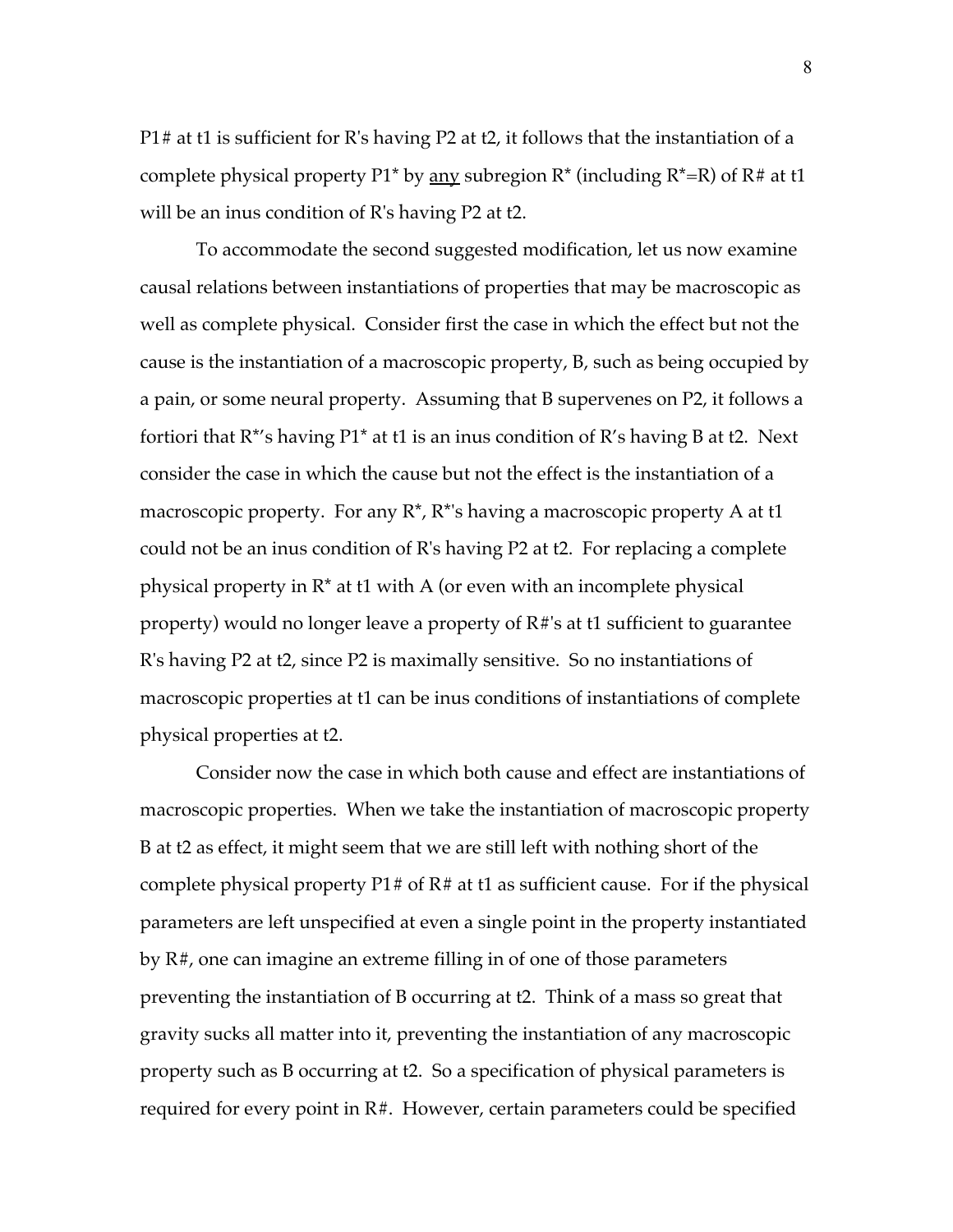as falling within a range of values, rather than precisely, opening up a variety of instantiations of properties of R# (that supervene on P1#) at t1 that would qualify as sufficient causes of R's having B at t2. And this also opens up prospects for macroscopic properties appearing in both antecedent and consequent of strict laws, and hence of inus conditions holding between instantiations of macroscopic properties. For there will be some regions  $R^*$ where the complete physical property can be replaced by some less detailed property, perhaps a macroscopic property, without giving up the sufficiency of the antecedent in determining R's having B at t2.

However, such an inus condition seems hopeless as an analysis of any common causal notion. That is because if  $R^*$ 's having A at t1 is to be causally related to (and ex hypothesi, an inus condition of) R's having B at t2, it would be thought that it must also be causally related to (and ex hypothesi, an inus condition of) R's having complete physical property P2 at t2, since R has B in virtue of having P2. And we have just seen that the latter inus condition cannot hold.

---------------------

I turn now to consider the prospects for objective counterfactual analyses of causal notions. The statement 'a is an inus condition of b' entails but is not entailed by the statement 'if a hadn't occurred b <u>might not</u> have occurred' (as I shall shortly illustrate), where this counterfactual is to be interpreted as requiring the world to run on in accordance with the fundamental laws after leaving the circumstances outside the region occupied by a unaltered while replacing a inside that region by any event that is not a. Such an interpretation differs from the standard interpretation of the counterfactual 'if a hadn't occurred b <u>wouldn't</u> have occurred', on which the counterfactual circumstances, inside and outside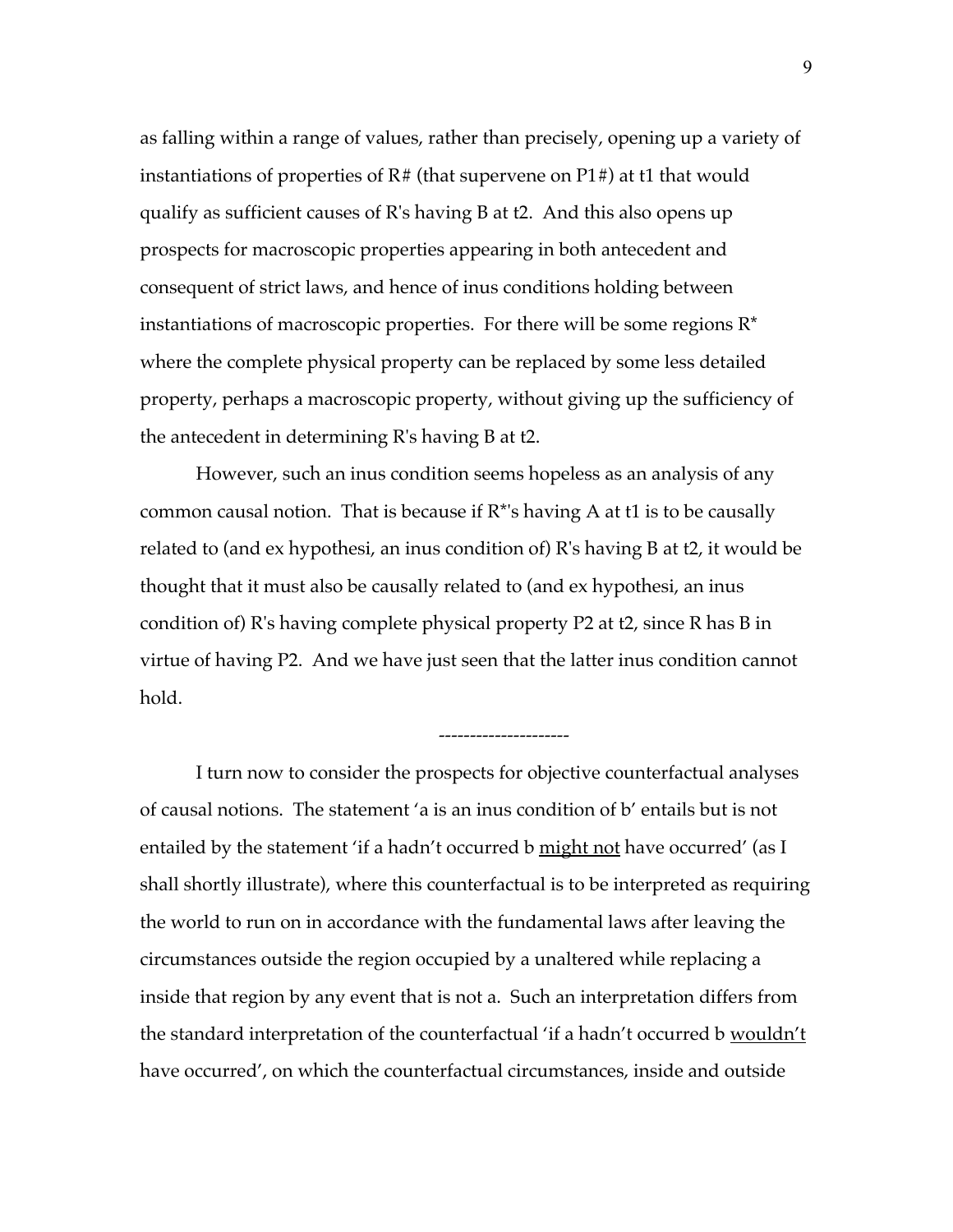the region taken together, are characterised as those obtaining in the possible world most similar to the actual world.

To illustrate, if R\*'s having P1\* at t1 is an inus condition of R's having P2 at t2, then R<sup>\*</sup>'s having P1<sup>\*</sup> at t1 is <u>nonredundant</u> in guaranteeing that R has P2 at t2. So if  $R^*$  had not had  $P1^*$  at t1, then  $R$  might not have had  $P2$  at t2. However, this counterfactual does not entail the corresponding inus conditions statement. For we saw earlier that  $R^*$ 's having A at t1 cannot be an inus condition of  $R$ 's having P2 at t2. Yet the corresponding counterfactual clearly obtains. Holding fixed the circumstances obtaining outside  $\mathbb{R}^*$ , if  $\mathbb{R}^*$  hadn't had A at t1, then R might not have had P2 at t2.

Consider now the following objective counterfactual analysis of causal relevance:  $R^*$ s having A at t1 is causally relevant to R's having B at t2 iff if  $R^*$  had not had A at t1, then R might not have had B at t2. (From now on I will take 'A' and 'B' as labels for any intrinsic properties, including both complete physical and macroscopic properties.) This analysis maintains that R\*'s having A at t1 could make a difference to whether or not R has B at t2, and thus expresses a minimal notion of causal relevance. But it has the upshot that the instantiation of any property in any region in a light cone is causally relevant to the instantiation of a property by a region at the vertex of that light cone. For no matter what property B is instantiated at the vertex of the light cone at t2, and no matter what property A is instantiated in some region  $\mathbb{R}^*$  in the light cone at t1, an extreme alternative filling in of  $R^*$  at t1, e.g. the presence of a black hole, could prevent  $R$ 's having B at t2. This upshot will seem less counterintuitive when one reflects that a hypothetical enquirer who expected R\* to contain a black hole at t1 would find it explanatorily relevant in understanding why R had B at t2, to learn that contrary to expectations,  $R^*$  had in fact the innocuous property A at t1. I therefore think this counterfactual has some claim to providing an analysis of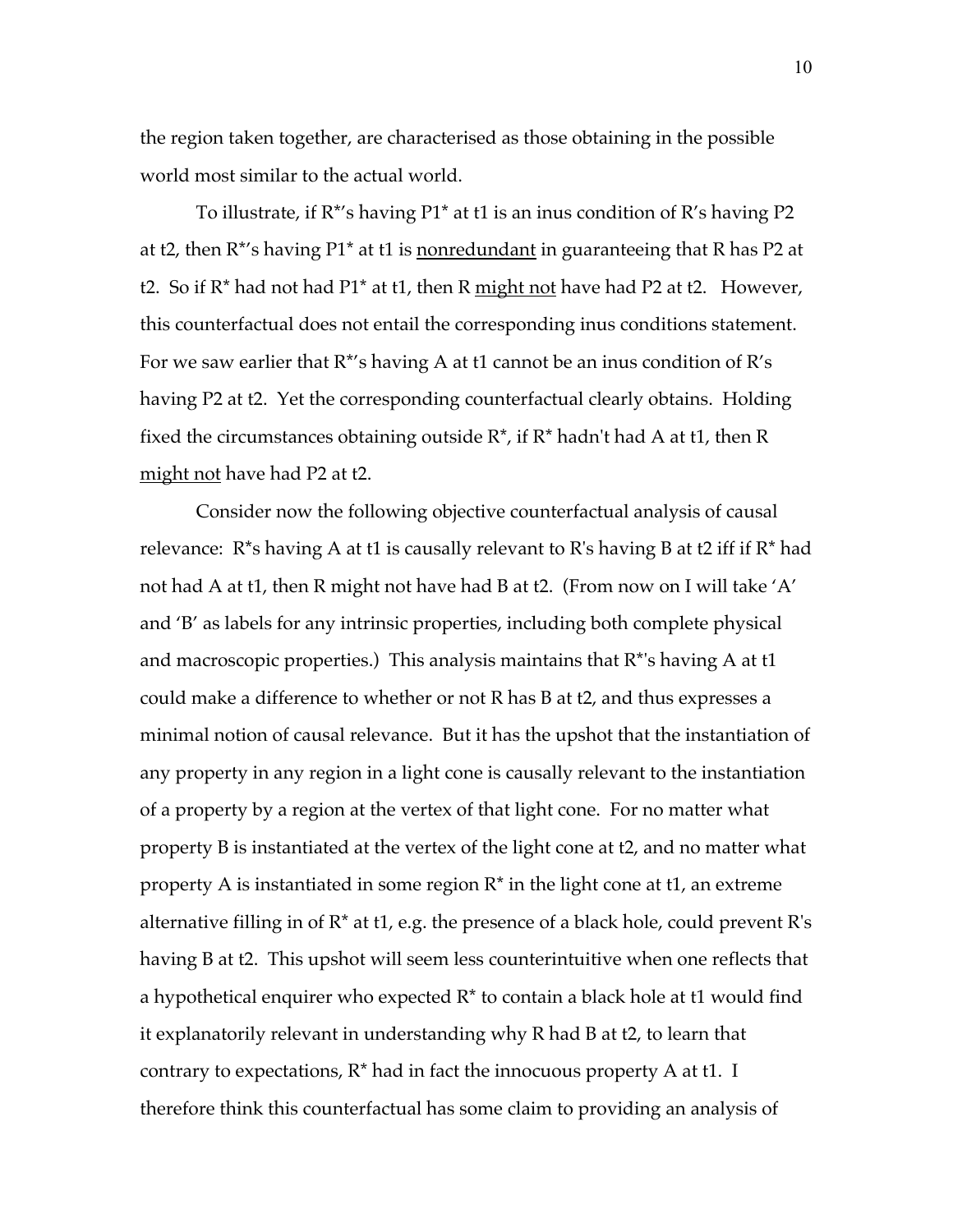causal relevance. It cannot, however, be used to set up a problem of mental causation as it applies to instantiations of all properties, including mental properties.

In conclusion, when puzzlement arises as to whether there can be any mental causation in a physical world, that puzzlement concerns an objective twoplace notion of causation. Whether or not the puzzlement is motivated by considerations of exclusion, in order for there to be a problem there must be some causal notion for which there are physical causes but no mental causes. In the course of this investigation we have encountered two objective two-place causal notions. But only one of them, a notion of causal sufficiency, holds of physical causes but not mental causes. As the failure of this causal notion to apply to mental causes is not particularly counterintuitive, it is implausible to think a problem of mental causation is thereby raised. But should anyone think a problem does arise, the problem cannot be solved as it is often thought to be by invoking psychophysical identity. If a mental property is plausibly to be identified with a physical property it will be with a functional or neural property rather than a complete physical property. So if psychophysical property identity is to help save mental causation, there must be a notion of causation that gives rise to a problem of mental causation and that takes instantiations of neural or functional properties as causes. We have not encountered a causal notion that does this.

There are many other candidates for objective causal notions that I have not had space to consider here.<sup>13</sup> But from this investigation I think we can at least say that the burden of proof lies with Kim and anyone who shares his worry to present a causal notion which generates the problem.

11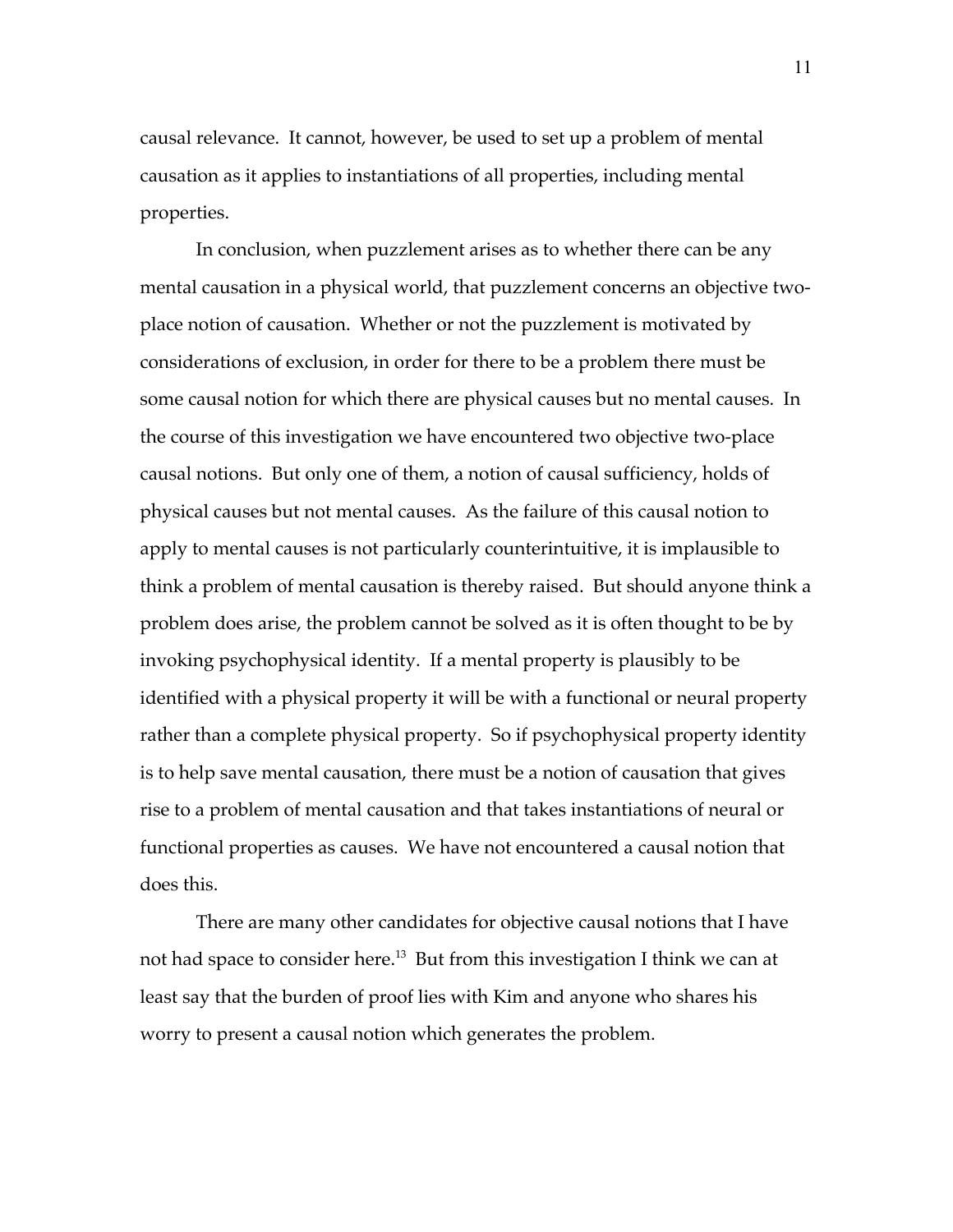2 See, e.g. *Philosophy of Mind* (Boulder: Westview, 1996) pp 152 and 234.

3 For example Tim Crane "The Mental Causation Debate" *Proceedings of the Aristotelian Society Supplementary Volume* LXIX 1995.

4 *Mind in a Physical World* (Cambridge: MIT Press, 1998), hereafter: MPW, p 32.

 $<sup>5</sup>$  MPW p 65.</sup>

6 MPW p 43.

7 MPW p 37.

<sup>8</sup> The preferred choice of Bennett in his discussion of property instantiations in *Events and their Names* (Hackett 1988) is instantiation of properties by spatiotemporal regions. I believe results establishable for instantaneous property instantiations can be straightforwardly adapted to temporally extended property instantiations.

9 Some may argue that there is really only one central causal notion and it is a three-place notion, with the relativity capturing all the variety there appears to be in causal notions. However, even if a single three-place notion is central, one may always derive two-place notions from such a three-place notion. One way of getting a subjective two-place causal notion is by taking a three-place notion, dropping the explicit relativity to enquirer, interest, or contrast class, and replacing it by an implicit relativity to an appropriate or normal enquirer, interest, or contrast class. The subjectivity enters in judging what is normal or appropriate. And one can always derive an objective two-place notion from an objective three-place notion by filling in the third place, e.g. replacing the threeplace ' x caused y from the standpoint of enquirer z' with 'x caused y from the standpoint of an omniscient enquirer'.

<sup>10</sup> In *Philosophy of Mind* pp 139-144, Kim argues that these counterfactuals are ultimately analysable in terms of rough laws, and rough laws cannot be assumed to be genuine causal laws rather than spurious laws. Spurious laws like those relating movements of barometer needles to rainfall will display exceptions under the possible circumstances in which instruments malfunction. In MPW pp 50 and 71, Kim offers slightly different reasons for thinking that counterfactuals and rough laws are inadequate as indicators of genuine causation.

 $11$  This assumption is challenged on some interpretations of the Einstein-Podolsky-Rosen experiment. But it would not affect my argument significantly if we were to reject the assumption; we would simply have to replace time-slices of the light cone by time-slices of the whole universe.

<sup>12</sup> See his *Cement of the Universe* (Oxford: Clarendon Press, 1974).

<sup>13</sup> Elsewhere I discuss some ways of refining the inus condition considered here and some corresponding changes in the objective counterfactual. I also look at probabilistic analyses, and how analyses are affected by relaxing the assumption of determinacy. And I look at causal notions relating different kinds of particulars. (In "Singular Causal Statements and Strict Deterministic Laws" *Pacific Philosophical Quarterly* 1987, I examine causal relations between concrete particulars.) I argue that it is implausible that there are any notions of causation

 $\frac{1}{1}$ <sup>1</sup> It should also be acknowledged that under local reduction or identity the mental properties that would inherit causal relevance would no longer be purely mental properties.